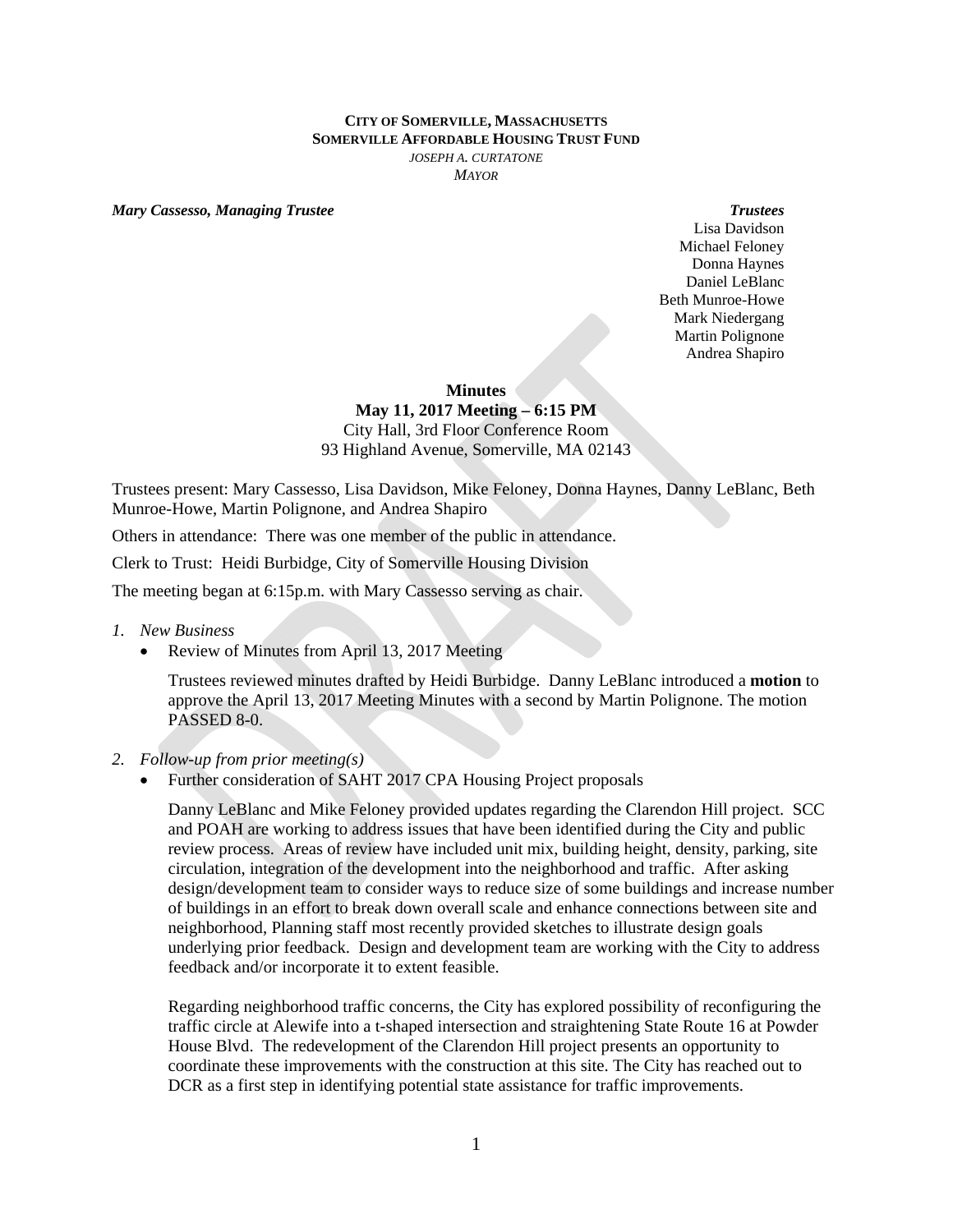DHCD expects to know by July whether \$7 million in federal Moving to Work funds can be used as a resource to fund tenant relocation costs associated with the project. These funds would be in addition to \$10.5 million in capital funds DHCD has conditionally awarded the project.

Discussion of the Clarendon Hill project request to the Trust for CPA funds prompted review of the CPA/Trust budget model that Viva Consulting helped develop. Mike Feloney walked through bonding scenarios requested at the April meeting. A goal in making those requests was to take costs of future phases of the projects into account, in considering the amount of a bonding request to make this year. A bond that would accommodate future project requests to cover upcoming phases of development would help avoid or at least mitigate transaction costs and time associated with multiple, smaller bond issuances. Based on discussions in April, three additional scenarios were presented that include total bonding at 4 million, 8 million and 16 million this year.

Overall costs for Clarendon Hill including the next phase are estimated to be \$6 million. Costs for 100 Homes are expected to be \$10 million for an additional 80 units. Mary Cassesso suggested that further analysis be conducted to incorporate non-CPA Trust sources in funding the request. Andrea Shapiro noted that it is more difficult to project Trust sources past 5 years than for CPA appropriations; the \$869,625 Partners annual linkage payment that is for a 5 year period beginning in FY16 will end in FY20.

Discussion turned to preparations for the upcoming May  $24<sup>th</sup>$  CPC meeting. Trustees requested that staff review additional options prior to presentation to the CPA, including extent to which committing Trust and potentially other funding could reduce overall need for bonding It was suggested that the presentation highlight the major opportunity these projects present in terms of the number of units and their potential impact. Mike Feloney will take lead on presenting to the CPC and coordinate with Scott Hayman from SCC, who is available to attend. Trustees who may attend include Mary Cassesso, Lisa Davidson, Donna Haynes and Danny LeBlanc.

Danny mentioned City transfer fee proposal that is being discussed by the City and housing advocates that could provide additional funds for affordable housing projects in the future.

Review of updated CPA/Trust multi-year budget projection information

See preceding discussion, which encompassed this item.

Further consideration of SAHT 2017 CPA Housing Program proposals

Before Lisa Davidson recused herself for discussion of the Housing program proposals, Andrea requested that Trustees discuss FRIT's request for a waiver for inclusionary requirements for the project now in development in Assembly Square and requested an update on status of Trust housing program contracts and Trust ordinance and by-law issues. On the former issue, Mike noted that the City itself has remained neutral in regard to it.

On contract status, Heidi Burbidge noted that all contracts voted for approval during the most recent Housing Program NOFA remain in process. Two additional contracts that are in preparation include Tenancy Stabilization and CPA-funded contracts approved in 2017 for Leasing Differential and PASS. Heidi noted that the first two contracts were just about complete, and that subsequent ones should proceed more quickly as issues associated with new contract language are clarified and resolved.

In FY17 the City's Purchasing department introduced a new template for all contracts, which has necessitated several rounds of revision to clarify issues identified by CASLS staff in reviewing it.